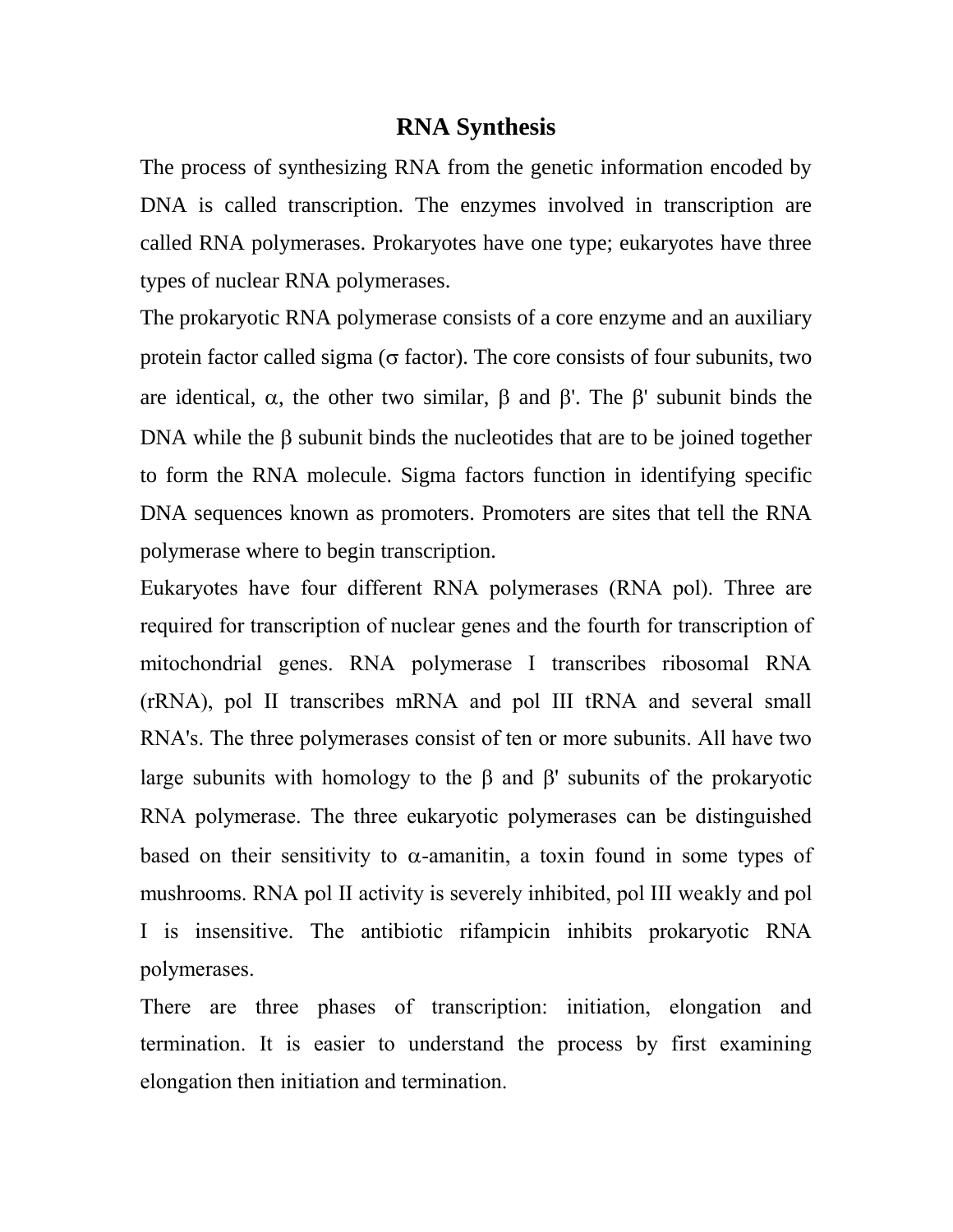# **Elongation**

RNA polymerase links ribonucleotides together in a 5' to 3' direction. The polymerase induces the 3' hydroxyl group of the nucleotide at the 3' end of the growing RNA chain which attacks (nucleophilic) the a phosphorous of the incoming ribonucleotide. A diphosphate is released and the 5' carbon of the incoming nucleotide is linked through a phosphodiester bond to the 3' carbon of the preceding nucleotide.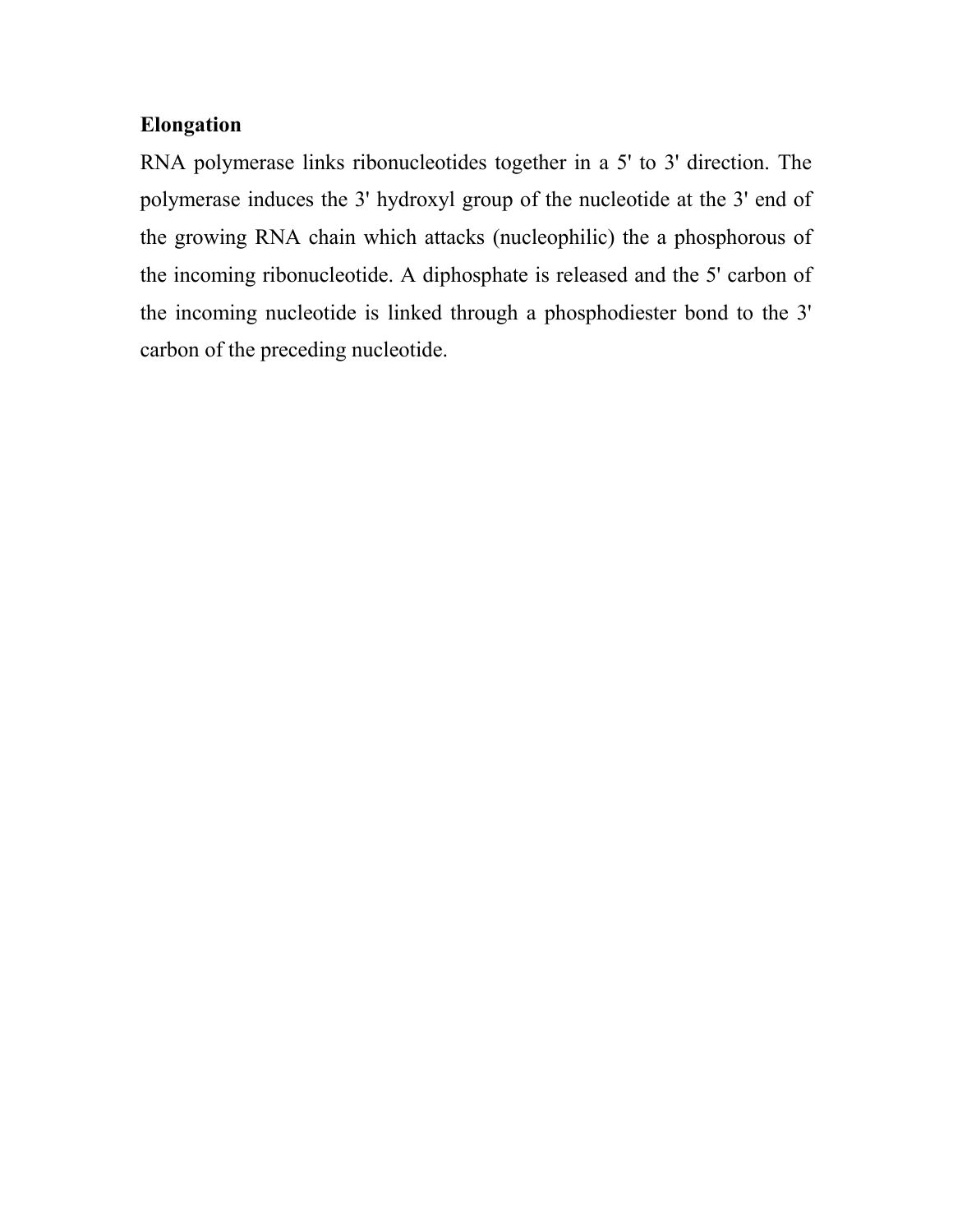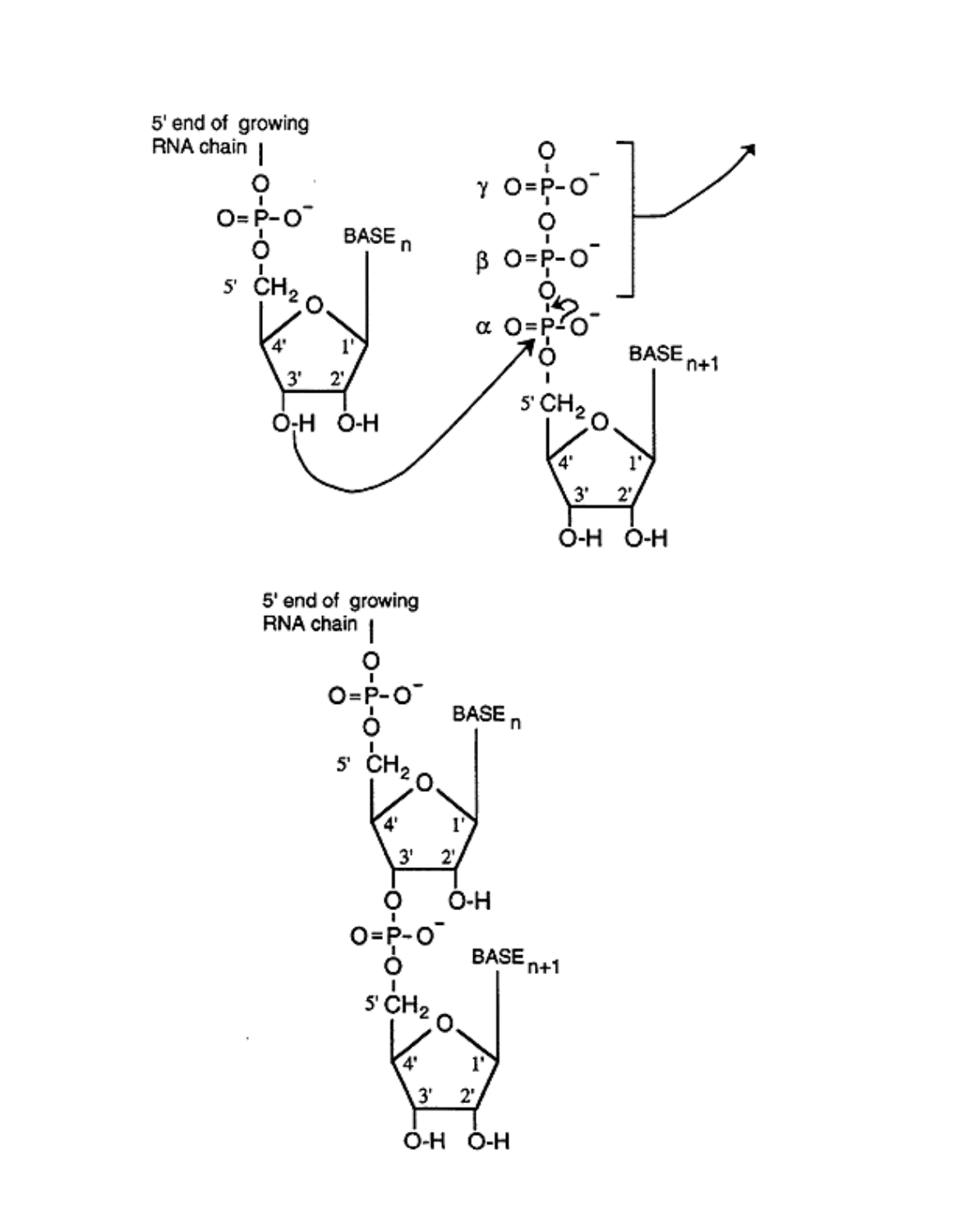Nucleotide incorporation is determined by base pairing with the template strand of the DNA. The template is the DNA strand, also called the sense strand, that is copied by the RNA polymerase into a complementary strand of RNA called the transcript. The DNA strand that is not copied is know as the antisense strand. Note that while the RNA chain grows in a 5' to 3' direction the polymerase migrates along the sense strand in a 3' to 5' direction. Thus the 5' to 3' ribonucleotide sequence of the RNA transcript is identical to the 5' to 3' antisense DNA strand with uracil in place of thymidine.

### **Initiation**

The initiation of transcription is directed by DNA sequences called promoters which tell the RNA polymerase where to begin transcription. The subunits that enable RNA polymerases to recognize and bind promoters are called initiation factors. The initiating nucleotide can be either a purine or pyrimidine. There are numerous eukaryotic promoters with multiple promoter sequence elements. Some of the elements specify where transcription is to be initiated, others determine the frequency with which transcription is initiated at a specific gene. The initiation of transcription in eukaryotes is complicated and involves numerous factors (proteins) that must interact with the DNA and with one another to initiate transcription.

#### **Promoters**

- 1 Only one strand of the DNA that encodes a promoter, a regulatory sequence, or a gene needs to be written.
- 2 The strand that is written is the one that is identical to the RNA transcript, thus the antisense strand of the DNA is always selected for presentation.
- 3 The first base on the DNA where transcription actually starts is labeled +1.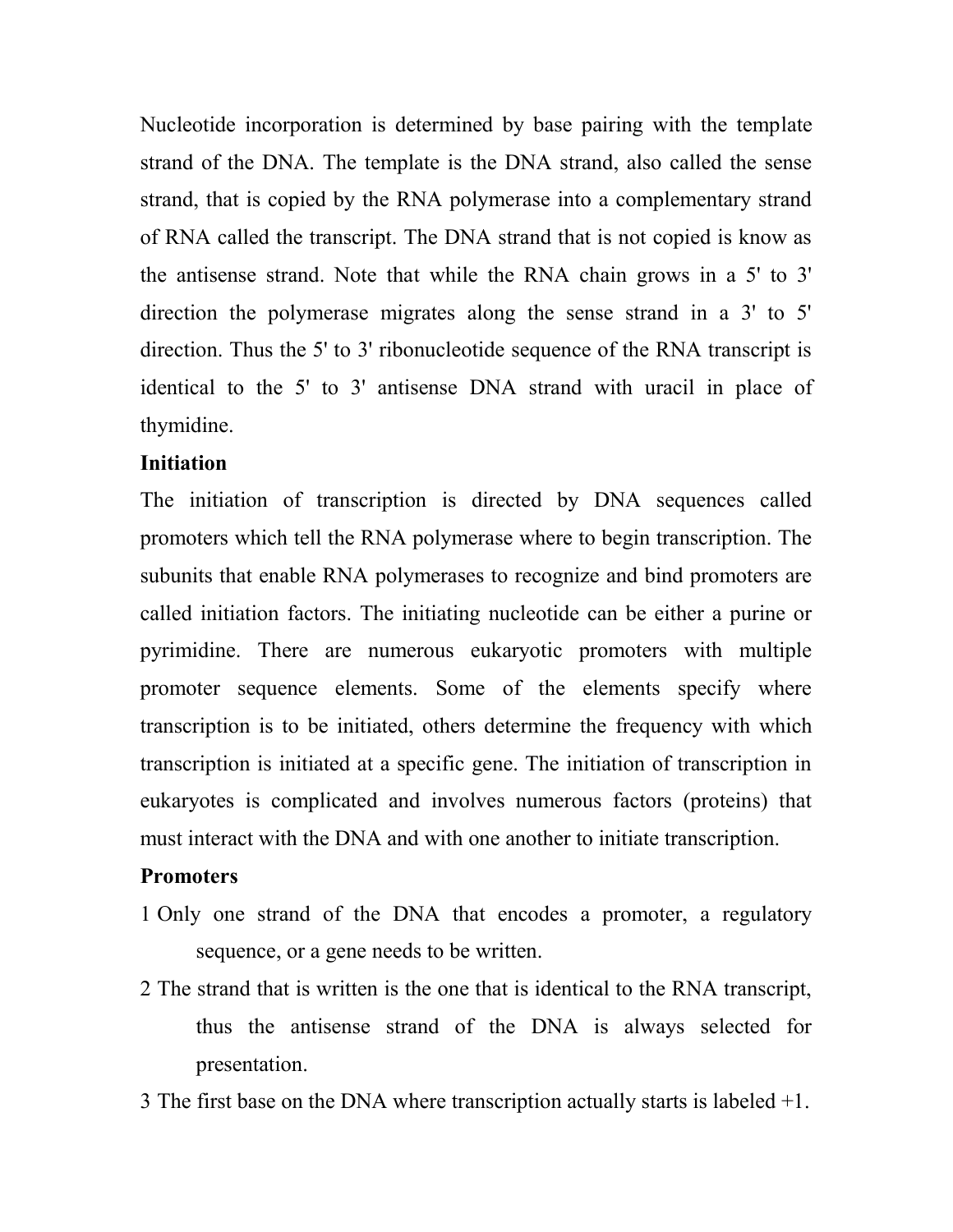4 Sequences that precede, are upstream of the first base of the transcript, are labeled with negative numbers. Sequences that follow the first base of the transcript, are downstream, are labeled with positive numbers.

**RNA pol II promoters** are quite diverse. This enables the cell to choose and regulate the expression of the 50 to 100 thousand different genes encoded by its DNA. There are some sequence elements that are conserved and found in most RNA pol II promoters. There are three "boxes": TATA usually found 25 to 35 base pairs upstream, the CAAT box and the GC box both located from 40 to 200 base pairs upstream.

These three elements provide a basal level of transcription and are found in most "housekeeping" genes. Housekeeping genes encode enzymes and proteins that all cell types require for normal function and are usually expressed at steady state or basal levels. Other sequence elements, which are continually being discovered, serve as regulatory elements. Elements that enable a cell to specifically turn other non-housekeeping genes on or off in response to environmental signals such as hormones, growth factors, metals and toxins. The spacing and orientation of all of the sequence elements are critical for proper functioning. There is a third type of sequence element that can be located either upstream or downstream relative to the initiation site which is called an enhancer or silencer. Enhancers or silencers affect the rate and frequency of initiation of transcription.

**RNA pol III promoters** for tRNA are found downstream of the initiation point. These promoters consist of two elements, the first of which is located 8 to 30 base pairs downstream and is called Box A. The second element is 50 to 70 base pairs downstream and is called Box B.

**RNA pol I promoter** consists of a 70 base pair long core element and an upstream element that is about 100 base pairs long. The core spans a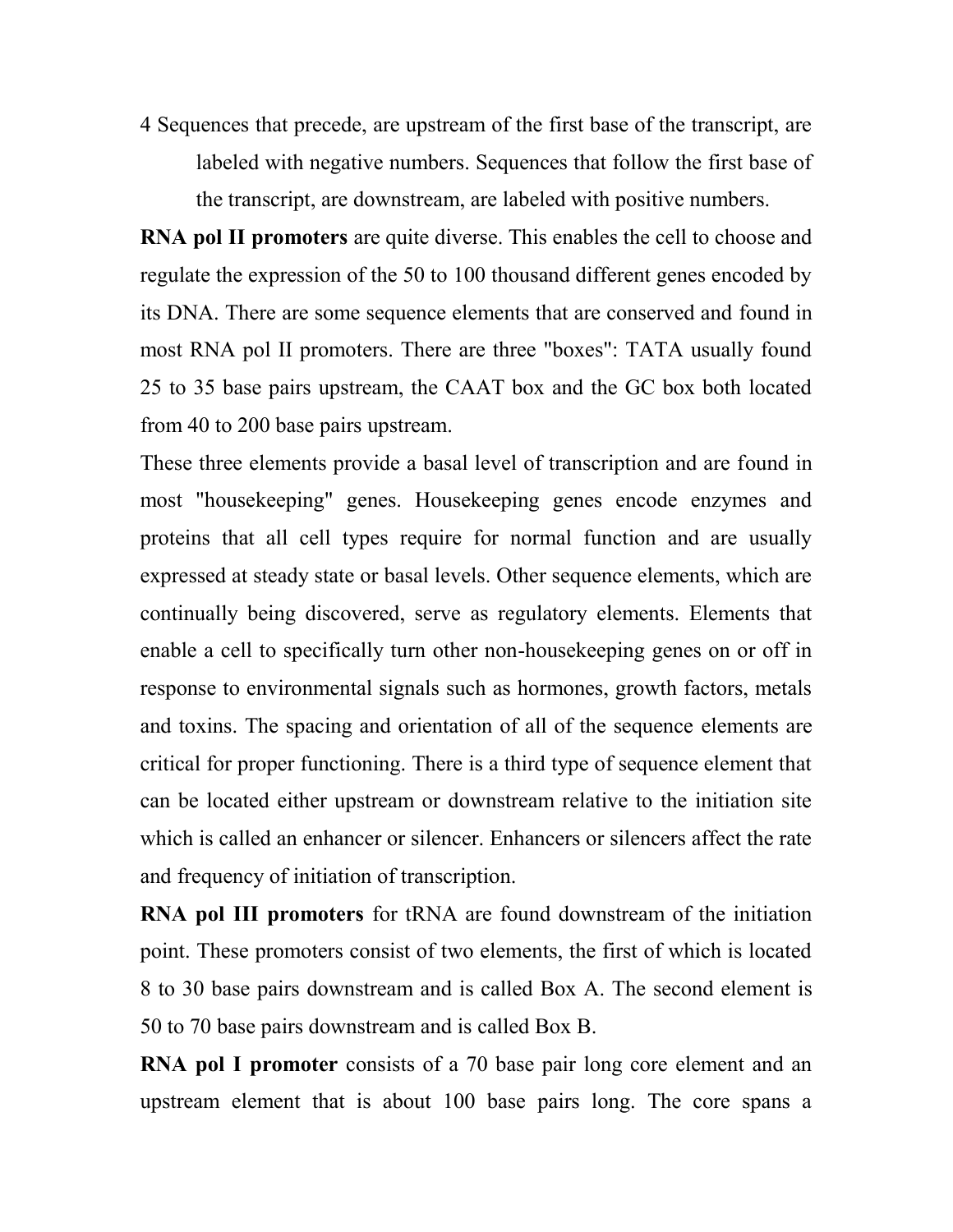segment of DNA that includes sequences that are both up and downstream of the initiation site.

## **Termination**

Prokaryotes use two means for terminating transcription, factor-independent and factor-dependent. Certain DNA sequences function as signals that tell the RNA polymerase to terminate transcription. The DNA of a terminator sequence encoded an inverted repeat and an adjacent stretch of uracils. Factor-dependent termination involves a terminator sequence as well as a factor or protein called rho. The mechanisms by which eukaryotes terminate transcription are poorly understood. Most eukaryotic genes are transcribed for up to several thousand base pairs beyond the actual end of the gene. The excess RNA is then cleaved from the transcript when the RNA is processed into its mature form.

# **RNA Processing**

Most transcripts must be processed before becoming fully functional. Most eukaryotic RNA must be transported across the nuclear membrane where it is processed then transported to the cytosol. Processing helps stabilize and protect the RNA so it can function in the cytosol and also functions in regulating the expression of certain genes.

Mature mRNA is formed by extensively modifying the primary transcript also called heterogeneous nuclear RNA (hnRNA). The hnRNA must undergo three major modifications before maturing into mRNA: capping, polyadenylation and splicing.

**Capping**: all mRNA's are capped at their 5' ends with 7-methylguanylate. Guanylyl transferase catalyzes the linking of 7'-methylguanylate to the mRNA through a 5' to 5' triphosphate bridge. The capping positions the mRNA onto the 40S preinitiation complex and protects it from exonuclease